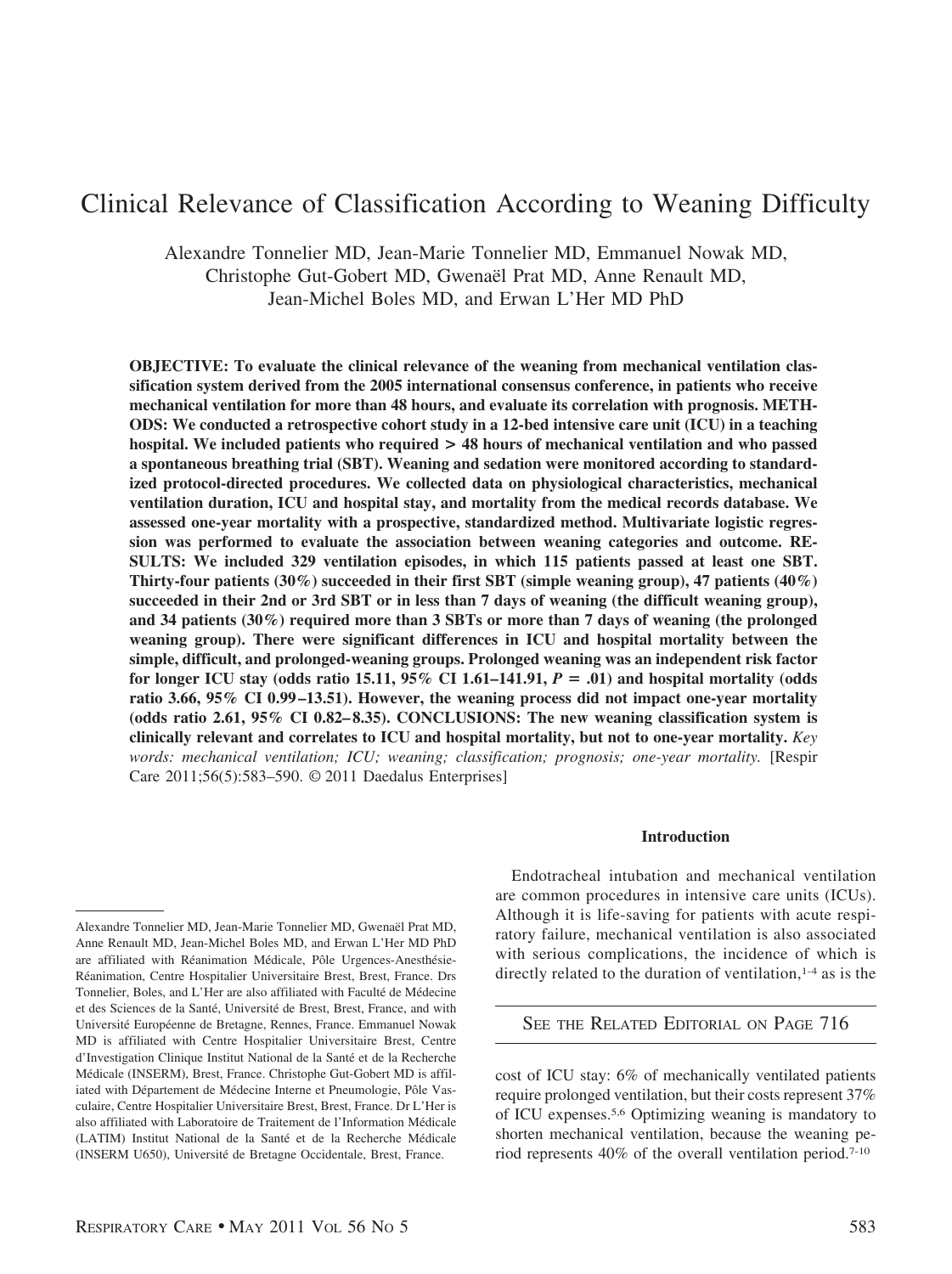In 2005, during the international consensus conference on weaning from mechanical ventilation, a new patient classification system according to the weaning process was proposed. Patients are classified into 3 groups, according to the duration of weaning and the number of spontaneous breathing trials (SBTs) preceding successful extubation:<sup>11</sup>

- Simple weaning: Successfully extubated after the first SBT
- Difficult weaning: Successfully extubated after 2 or 3 SBTs, or weaning took less than 7 days from the first SBT to successful extubation
- Prolonged weaning: Not weaned after more than 3 SBTs, or weaning takes more than 7 days

That classification system is based on clinician experience but not on any literature data. Whether it correlates with outcome has been investigated in only one study, and there are no data on long-term outcomes.12 Since the classification is based only on expert opinion, the jury noted that "the proposed definition of the weaning process and the groups of patients who undergo weaning need to receive careful testing and scrutiny. Studies of the patients' outcomes in the difficult weaning and the prolongedweaning groups are needed".11 We therefore conducted a retrospective review of patients who received mechanical ventilation for more than 48 hours, during a one-year period in a teaching ICU, to evaluate the clinical relevance of the classification system and its correlation with prognosis.

#### **Methods**

## **Study Design**

This was a retrospective cohort study of patients in the 12-bed ICU of a teaching hospital. Patient data were extracted from a medical records database, for all patients who required mechanical ventilation between January 1 and December 31, 2004. The study was approved by our local ethics committee.

## **Patient Selection**

We included patients who received more than 48 hours of mechanical ventilation and who passed an SBT, as

The authors have disclosed no conflicts of interest.

defined in the weaning protocol (see below). We excluded patients with tracheotomy prior to admission and those who died before the start of weaning.

Weaning was conducted according to a standardized nurse-driven protocol that we had implemented several years before and that significantly reduced the duration of mechanical ventilation and ICU stay.13 Daily the nurses screened patients for the SBT eligibility criteria:  $F_{IO} < 0.50$ ,  $PEEP < 5$  cm H<sub>2</sub>O, no vasopressor infusion, no sedative infusion, and response to simple orders. Physician approval for initiation of SBT was not required. The planned SBT duration was 90 min, and SBTs were always performed with a T-piece. The SBT was terminated early and considered a failure if any of the following occurred:  $S_{\text{pO}_2}$  < 90%, respiratory rate > 35 breaths/min, heart rate or systolic arterial pressure change of  $> 20\%$ , or patient agitation. An SBT was considered successful if the patient breathed spontaneously for 90 min. If SBT succeeded, the physician was asked to approve discontinuation of mechanical ventilation. Extubation was performed if cough was subjectively considered sufficient, and if a leak test was considered positive (inspiratory and/or expiratory air leak after cuff deflation). If the SBT was not well tolerated, the variables that caused the failure were recorded and the patient was returned to his or her prior ventilator settings and mode, on either pressure support ventilation or volume assist control ventilation, then screened again the following day (Fig. 1). According to the consensus criteria, weaning was considered successful if no re-intubation was needed within 48 hours of extubation.

In addition to the weaning protocol, we also used a nurse-driven directed sedation protocol that is based on the Ramsay sedation scale.14 The dosage of sedatives was regularly lowered to obtain the clinical objective, usually twice daily, set by the attending physician.

## **Clinical and Outcome Data**

The following data were collected for each patient: physiological characteristics, mechanical ventilation indication, sedation and mechanical ventilation duration, ICU stay, hospital stay, mechanical ventilation duration before the start of weaning (days from intubation to first SBT), SBT number, first 3 SBT, subsequent need for tracheotomy, ventilator-associated pneumonia incidence, self-extubation episodes, vital signs at ICU discharge, hospital discharge, and one year after hospital discharge. Outcomes and oneyear mortality were prospectively assessed at the time of analysis, with a standardized process that collects the information via telephone call to the patient's general practitioner or the patient's birth-town city hall.

Correspondence: Erwan L'Her MD PhD, Réanimation Médicale, Centre Hospitalier Universitaire de la Cavale Blanche, 29609 Brest, France. E-mail: erwan.lher@chu-brest.fr.

DOI: 10.4187/respcare.00842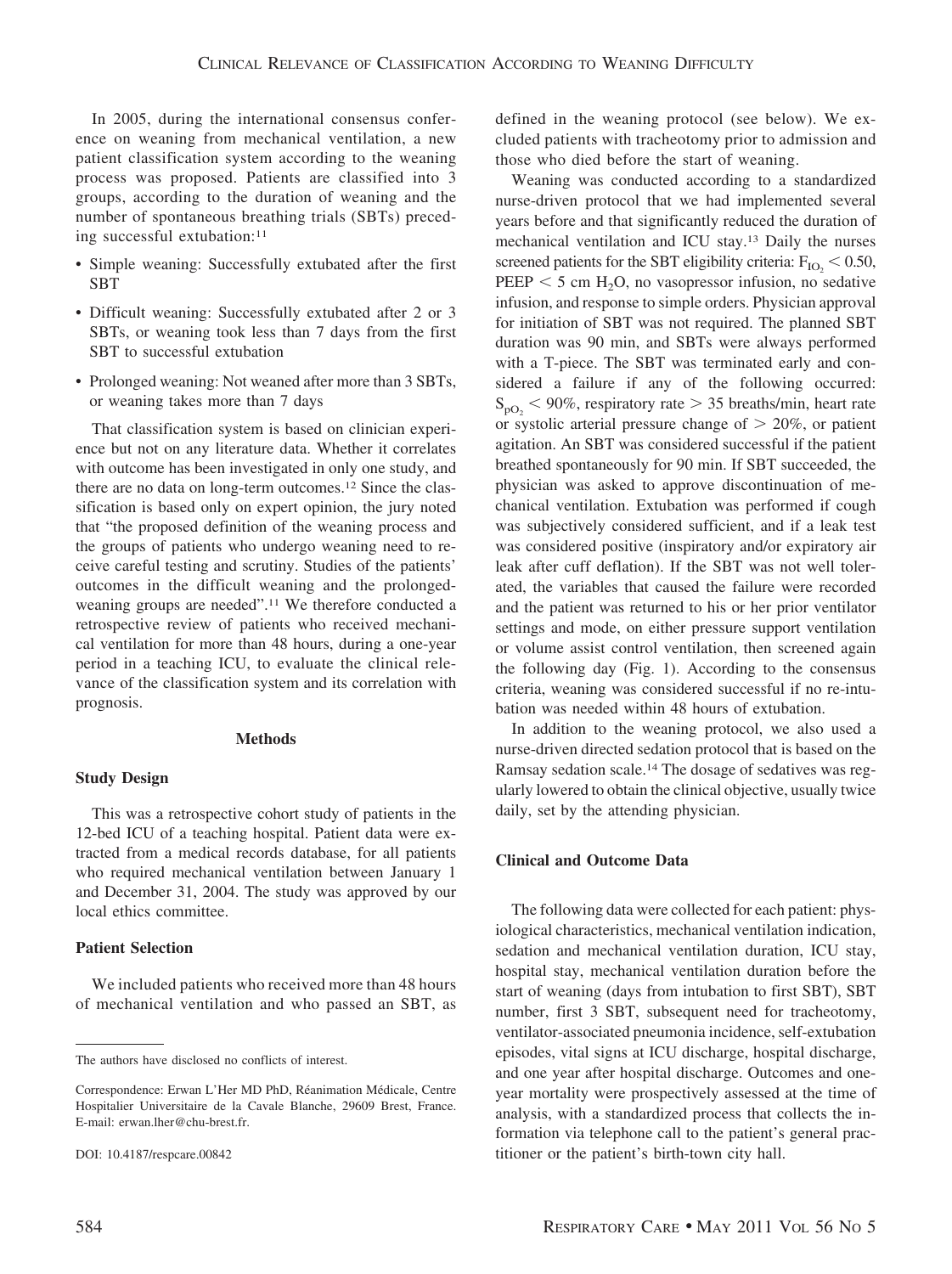

Fig. 1. Mechanical ventilation weaning protocol. Daily screening identified patients eligible for weaning. A spontaneous breathing trial (SBT) was considered successful when the patient could breathe spontaneously for 90 min without clinical intolerance. With those patients the physicians were then asked to approve discontinuation of mechanical ventilation. If the SBT was not tolerated, the patient was returned to their prior ventilator settings and screened again the next day.

## **Statistical Analysis**

The 3 weaning groups were compared for each variable. We used the Kruskal-Wallis test for continuous variables, and chi-square or Fisher test (when chi-square test conditions of use were not satisfied) for categorical variables. When groups were statistically different for a variable, each group was compared to another with Bonferroni correction for multiple tests. Continuous variables are expressed as mean  $\pm$  SD, and categorical variables as percentages.  $P < .05$  was considered statistically significant. We used multivariate logistic regression to explore the association between weaning categories and mortality. None of the simple-weaning patients died in the ICU or hospital, so multivariate logistic regression was not possible with the simpleweaning group as the reference. Therefore, we com-



Fig. 2. Study flowchart.

pared the prolonged-weaning patients to the simpleweaning or difficult-weaning patients. In the univariate analysis (not shown), covariates with a  $P < .15$  for at least one outcome (ICU stay, hospital stay, or one-year mortality) or clinically relevant were included in the multivariate logistic model. The analyses were made with statistics software (R 2.8.1, R Foundation for Statistical Computing, Vienna, Austria).

### **Results**

During the study period, 315 patients admitted to our ICU required invasive or noninvasive mechanical ventilation. Three patients were admitted and ventilated twice, and those patients were individually considered as new patients for each admission, so we considered 318 ventilation episodes (Fig. 2). We excluded 131 patients from the analysis: 22 who only required noninvasive ventilation; 4 who were already tracheostomized on admission; 8 who were lost to follow-up; and 97 who died prior to the start of weaning. One-hundred eightyseven patients passed at least one SBT, of which 121 needed mechanical ventilation for more than 48 hours. Six patients died during weaning, so we included 115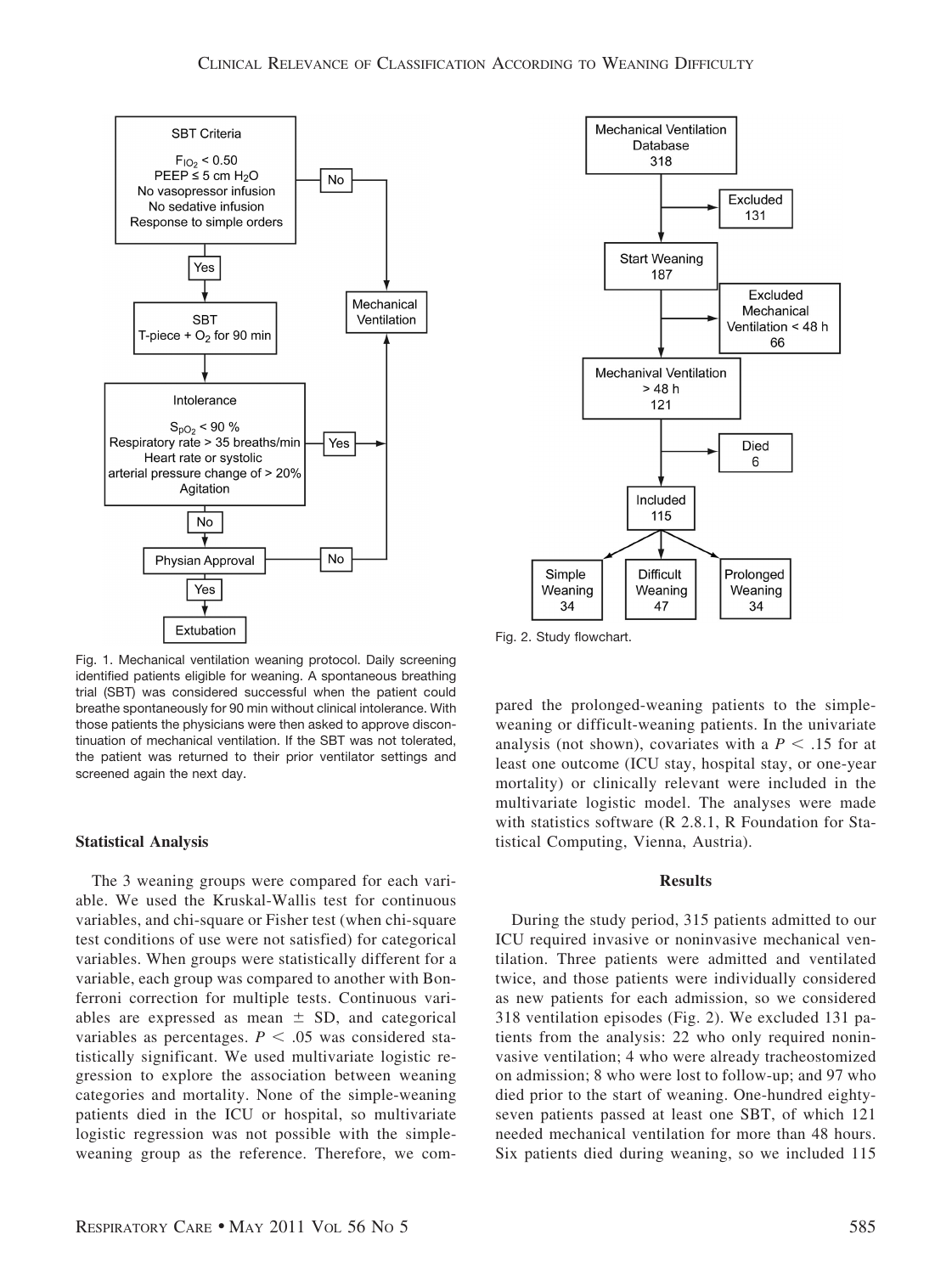Table 1. Demographics and Indications for Mechanical Ventilation

| Patients $(n)$                                                       | 115         |
|----------------------------------------------------------------------|-------------|
| Male-to-female ratio                                                 | 2.3         |
| Age $(y)$                                                            | $56 \pm 18$ |
| <b>SAPS II score</b>                                                 | $54 \pm 22$ |
| Admission Diagnosis, no. (%)                                         |             |
| ARF on COPD                                                          | 11(10)      |
| Heart failure                                                        | 3(3)        |
| Pneumonia                                                            | 17(15)      |
| Acute pulmonary embolism                                             | 1(1)        |
| Others                                                               | 4(3)        |
| Sepsis                                                               | 12(10)      |
| Scheduled surgery                                                    | 4(3)        |
| Non-trauma coma                                                      | 37(32)      |
| Toxic                                                                | 11(9)       |
| Metabolic                                                            | 6(5)        |
| Neurologic                                                           | 18 (16)     |
| Trauma-related coma                                                  | 14 (12)     |
| Cardiac arrest                                                       | 11 (10)     |
| Other                                                                | 3(3)        |
| $\pm$ values are mean $\pm$ SD.<br>$ARF = acute$ respiratory failure |             |
| SAPS = Simplified Acute Physiology Score                             |             |

patients in the final cohort: 34 (30%) in the simpleweaning group, 47 (40%) in the difficult-weaning group, and 34 (30%) in the prolonged-weaning group.

Table 1 shows the demographics and indications for initiation of mechanical ventilation. Table 2 shows the physiological variables, duration of ventilation and sedation, ICU and hospital stay, and weaning data, stratified by weaning group. The physiological characteristics were similar in the 3 groups. Ventilation duration and ICU stay significantly increased from the simple to the difficult to the prolonged weaning groups. Ventilation duration before weaning was shorter in the simple and difficultweaning groups than in the prolonged-weaning group. However, sedation duration, ventilation duration hospital stay, and ventilation duration before the first SBT did not differ between the simple-weaning group and the difficult-weaning group. Ventilator-associated pneumonia incidence was highest in the prolonged-weaning group.

Table 3 shows the ICU mortality, hospital mortality, and one-year mortality. ICU mortality and hospital mortality were significantly higher in the prolongedweaning group, but one-year mortality did not significantly differ between the weaning groups. Eight patients were lost to follow-up and one-year outcome evaluation. Multivariate logistic regression identified prolonged weaning as a major independent risk factor for ICU mortality and, at a lesser degree, for hospital mortality (Table 4). Weaning category, however, had no influence on one-year mortality (Table 5). There was a

Table 2. Physiological Variables, Duration of Ventilation and Sedation, ICU and Hospital Stay, and Weaning Data

|                                             | Simple<br>Weaning | Difficult<br>Weaning | Prolonged<br>Weaning | $\overline{P}$ |
|---------------------------------------------|-------------------|----------------------|----------------------|----------------|
| Male-to-female ratio                        | 2.1               | 2.9                  | 1.8                  | .62            |
| Age $(y)$                                   | $54 \pm 18$       | $55 \pm 16$          | $60 \pm 17$          | .30            |
| SAPS II score                               | $53 \pm 16$       | $53 \pm 19$          | $56 \pm 16$          | .66            |
| $ICU$ stay $(d)$                            | $10.1 \pm 8.6$    | $16.2 \pm 15.1*$     | $30.1 \pm 25.2$ †‡   | < 0.001        |
| Hospital stay (d)                           | $26.6 \pm 17.5$   | $33.8 \pm 38.1$      | $61.9 \pm 85.0$ †‡   | .01            |
| Sedation days (d)                           | $4.1 \pm 6.4$     | $4.8 \pm 5.5$        | $8.1 \pm 9.1$ †‡     | .01            |
| Ventilation days (d)                        | $7.4 \pm 7.9$     | $9.7 \pm 7.5^*$      | $22.4 \pm 20.8$ †‡   | < 0.001        |
| Ventilation days before weaning (d)         | $6.4 \pm 8.2$     | $6.7 \pm 6.8$        | $10.3 \pm 9.3$ †‡    | .01            |
| SBT duration (min)                          |                   |                      |                      |                |
| 1st                                         | $104 \pm 29$      | $74 \pm 59*$         | $49 \pm 39$ †        | < 0.001        |
| 2nd                                         | <b>NA</b>         | $89 \pm 45$          | $59 \pm 39$ $\pm$    | .01            |
| 3rd                                         | NA                | $96 \pm 19$          | $76 \pm 55$ ±        | .06            |
| Weaning days (d)                            | NA                | $3 \pm 1$            | $9 \pm 5$ ±          | < .001         |
| Extubation failure, no. $(\%)$              | 0(0)              | 4(9)                 | 8(24)                | .03            |
| Re-intubation, no. $(\%)$                   | 0(0)              | 3(6)                 | 5(15)                | .24            |
| Ventilator-associated pneumonia, no. $(\%)$ | 2(6)              | 10(21)               | $21(62)$ †‡          | < 0.001        |

 $\pm$  values are mean  $\pm$  SD.

\* Significant difference for simple versus difficult weaning.

† Significant difference for simple versus prolonged weaning.

‡ Significant difference for difficult versus prolonged weaning.  $ARF = acute$  respiratory failure

SAPS = Simplified Acute Physiology Score

 $NA = not applicable$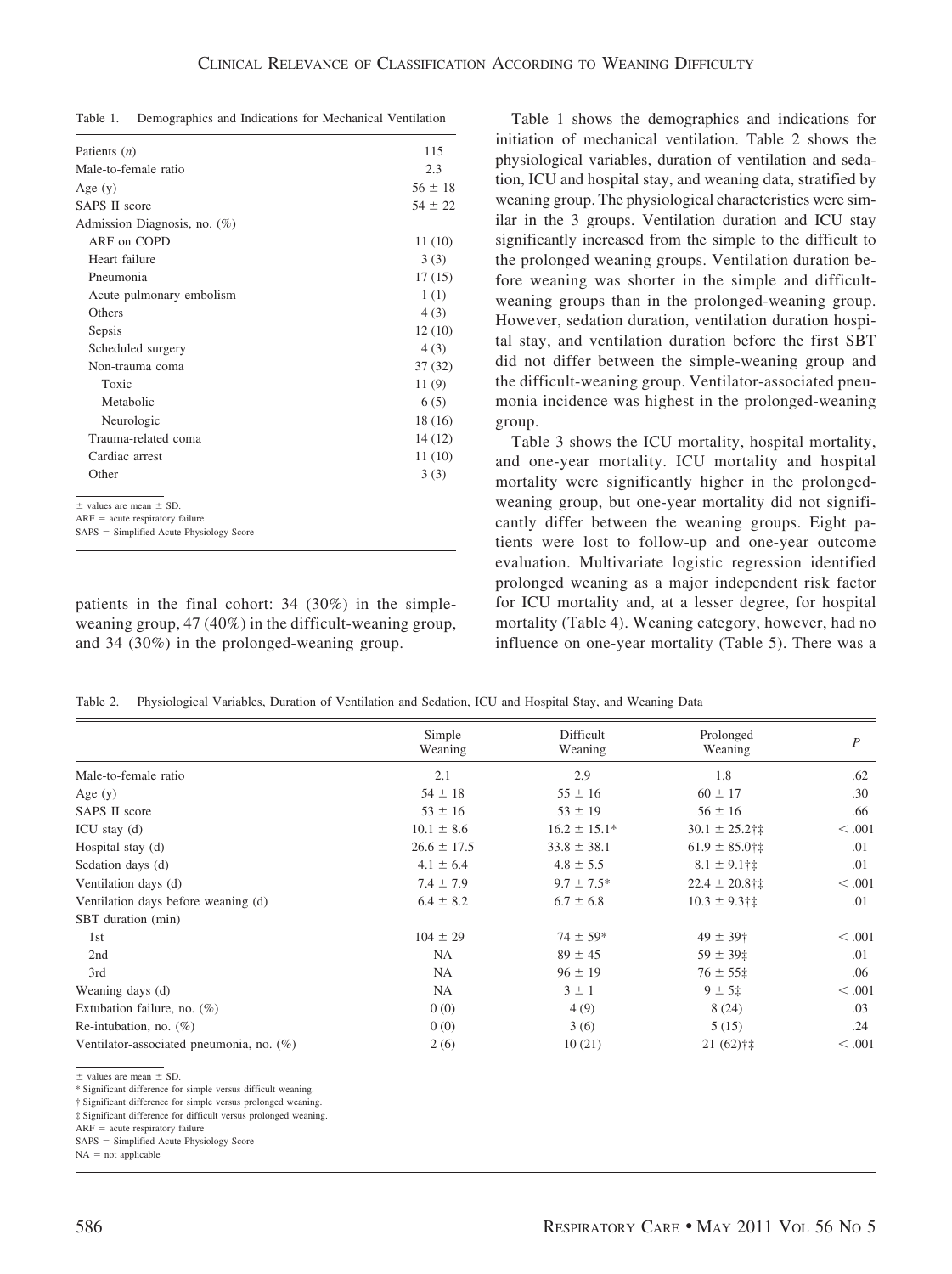Table 3. Outcomes

|                                   | Patients<br>Included<br>115 | Simple<br>Weaning<br>34 | Weaning<br>47 | Difficult Prolonged<br>Weaning<br>34 | $P*$      |
|-----------------------------------|-----------------------------|-------------------------|---------------|--------------------------------------|-----------|
| Followed up at<br>one year        | 107                         | 32                      | 44            | 31                                   | <b>NA</b> |
| ICU mortality,<br>no. $(\%)$      | 7(6)                        | 0(0)                    | 1(2)          | 6(18)                                | .01       |
| Hospital mortality,<br>no. $(\%)$ | 12(15)                      | 0(0)                    | 5(11)         | $7(21)$ †                            | .01       |
| One year mortality,<br>no. $(\%)$ | 35 (33)                     | 7(29)                   | 15 (34)       | 13 (42)                              | .23       |

\* Significant difference for simple versus prolonged weaning.

 $NA = not applicable$ 

 $ICU =$  intensive care unit

| Table 4. | Logistic Regression Model for the Association of the |
|----------|------------------------------------------------------|
|          | Prolonged Weaning Category, ICU, Hospital, and       |
|          | One-Year Mortality                                   |

|                                            | Odds Ratio<br>$(95\% \text{ CI})$ | P   |
|--------------------------------------------|-----------------------------------|-----|
| <b>ICU</b> Mortality                       |                                   |     |
| Simple or difficult weaning                | 1 (reference)                     |     |
| Prolonged weaning                          | $15.11(1.61 - 141.91)$            | .01 |
| Ventilation duration before weaning        | $1.00(0.90-1.11)$                 | .97 |
| Age                                        | $1.07(0.99 - 1.17)$               | .08 |
| <b>SAPS II score</b>                       | $0.99(0.93 - 1.05)$               | .65 |
| <b>Hospital Mortality</b>                  |                                   |     |
| Simple or difficult weaning                | 1 (reference)                     |     |
| Prolonged weaning                          | $3.66(0.99 - 13.51)$              | .05 |
| Ventilation duration before weaning        | $1.02(0.96-1.09)$                 | .53 |
| Age                                        | $1.03(0.98-1.08)$                 | .23 |
| <b>SAPS II</b>                             | $1.02(0.98 - 1.07)$               | .29 |
| One-Year Mortality                         |                                   |     |
| Simple or difficult weaning                | 1 (reference)                     |     |
| Prolonged weaning                          | $1.80(0.71 - 4.60)$               | 22  |
| Ventilation duration before weaning        | $1.00(0.95-1.05)$                 | .89 |
| Age                                        | $1.02(0.99-1.05)$                 | .20 |
| <b>SAPS II score</b>                       | $1.01(0.99-1.04)$                 | .37 |
| $ICU =$ intensive care unit                |                                   |     |
| $SAPS = Simplified$ Acute Physiology Score |                                   |     |

nonsignificant trend  $(P = .08)$  toward interaction between age and ICU mortality.

## **Discussion**

The 2005 international consensus conference on weaning from mechanical ventilation<sup>11</sup> proposed a new classification system based on the difficulty and duration of weaning. In our study, applying that classification system to patients ventilated for more than 48 hours found significant differences in ICU mortality and hospital mortality

Table 5. Logistic Regression Analysis of Weaning Category Versus One-Year Mortality

| Simple weaning    | 1 (reference)       |     |
|-------------------|---------------------|-----|
| Difficult weaning | $1.83(0.63 - 5.33)$ | .26 |
| Prolonged weaning | $2.61(0.82 - 8.35)$ |     |

between the classification groups, thus confirming the system's clinical relevance. We also found that prolonged weaning is an independent risk factor for ICU and hospital mortality. However, weaning category did not impact oneyear mortality.

The international consensus conference jury estimated the proportion of patients in each group and the outcomes of patients, based on weaning studies.11,15-21 All of these studies, except the one by Farias et al,<sup>19</sup> which was in a pediatric ICU, had inclusion criteria similar to ours. The studies also had similar criteria for passing an SBT and for assessing the resolution of the underlying cause of respiratory failure. The international consensus conference jury found that simple-weaning patients represented approximately 69% of the overall patients.11 They also considered that the Esteban et al<sup>18</sup> and Brochard et al<sup>15</sup> studies' survival curves indicated that about half the patients who failed the first SBT were still ventilated at day 7. Therefore, the jury estimated that about 15% would be prolonged-weaning patients and about 15% would be difficult-weaning patients.11 Our results were very different from those estimates; we found a lower proportion in the simple-weaning group (27%). One explanation might be our inclusion criteria.

In a recent prospective study, Funk et al<sup>12</sup> determined for the first time the incidence and outcome of weaning according to the new categorization system. They included all patients who required mechanical ventilation and who started weaning. The cumulative incidence of simple, difficult, and prolonged weaning were 59%, 26%, and 14%, respectively. If we had included all patients, including those who required mechanical ventilation for less than 48 hours, as Funk et al<sup>12</sup> did, our proportions would have been 54%, 26%, and 19% for the simple, difficult, and prolonged weaning groups, respectively, which is much closer to the results of Funk et al.12

However, most of the studies used to estimate the incidence of each weaning group evaluated patents ventilated for more than 48 hours,<sup>16,19-21</sup> or more than 24 hours.<sup>18</sup> The major difference in the size of the simple-weaning group is probably related to the design of the weaning protocol. In those studies, predictors of weaning outcome were used as criteria for passing SBT. Weaning was only begun when the rapid shallow breathing index (RSBI) did not exceed 105 breaths/min/L, $^{21}$  or if after 3–5 min of spontaneous ventilation the patient had at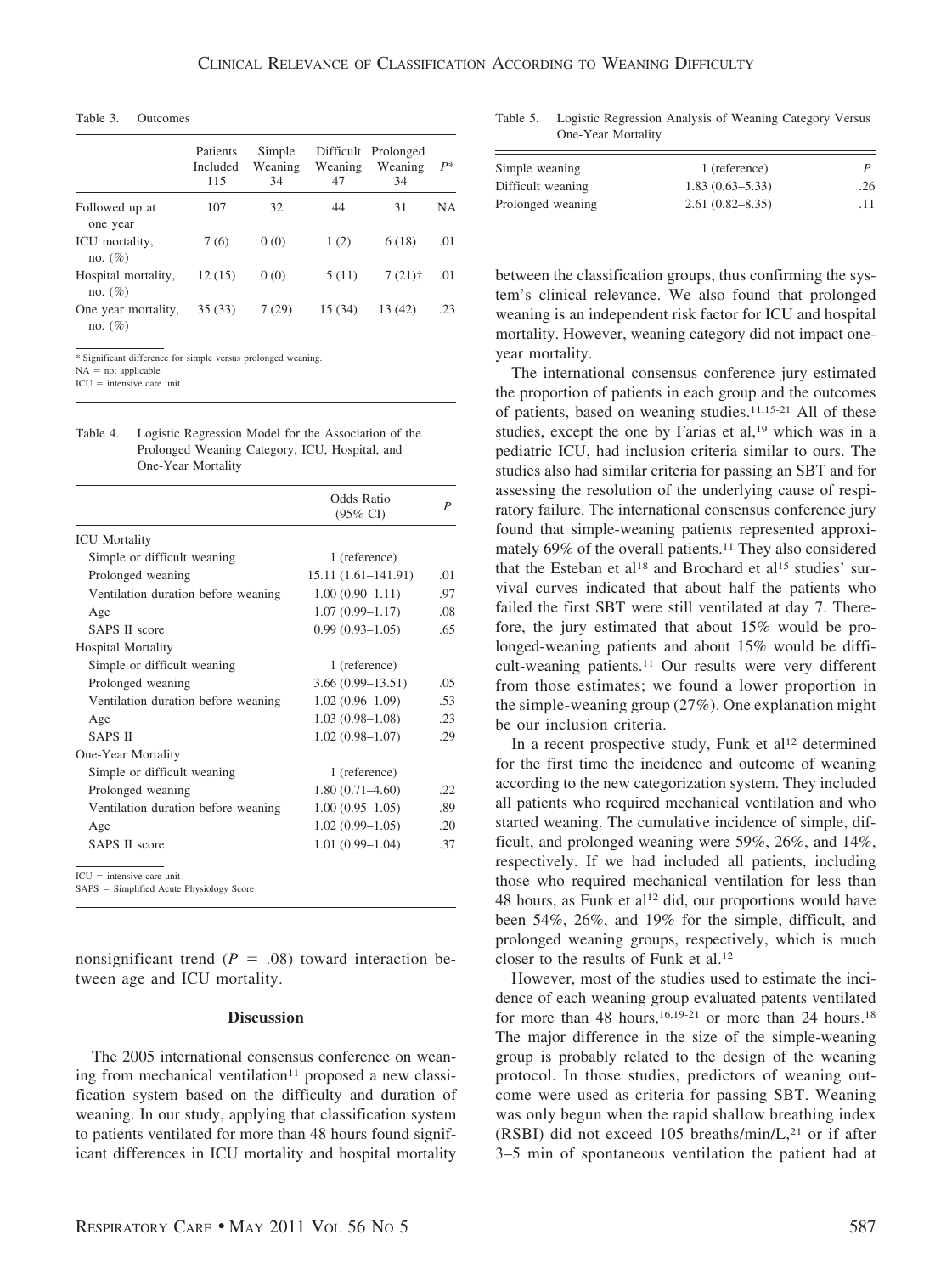least two of the following criteria: respiratory rate less than 35 breath/min, maximum inspiratory pressure below  $-20$  cm H<sub>2</sub>O, or tidal volume over 5 mL/kg predicted body weight.16-18,20

Tanios et al<sup>22</sup> evaluated the influence of including a weaning predictor in a daily weaning readiness screening. They included 304 patients, of whom 151 directly passed the SBT regardless of their RSBI, and 153 patients passed only if RSBI did not exceed 105 breaths/ min/L. Ninety percent of the patients had successful extubation when the researchers used the RSBI as an SBT-readiness criteria, versus 70% without RSBI prior to the SBT. The re-intubation rate was similar in the 2 groups. The use of weaning-readiness predictors therefore seems to increase the probability of successfully passing the first SBT and could thus increase the probability of classifying patients in the simple-weaning group. However, if no differences were found considering ventilation duration, weaning began later in the RSBI group. The American College of Chest Physicians<sup>23</sup> and the Société de Réanimation de Langue Française<sup>24</sup> consensus conferences did not recommend the inclusion of weaning predictors, considering the efficiency and safety of a properly monitored SBT. No data suggest that SBTs contribute to any adverse outcomes if terminated promptly when failure is recognized.25 In our study we did not use any weaning predictors in assessing readiness for the first SBT, so SBTs began earlier and therefore had a lower probability of successful first SBT. Considering the definitions of the 3 groups from the consensus conference, we probably overestimated weaning difficulty, compared to studies that used weaning predictors, which may have contributed to our low incidence of patients in the simple-weaning group. Weaning duration was quite short in our difficult-weaning and prolonged-weaning groups (2.7 d and 8.6 d, respectively), whereas, according to the definition, difficult weaning lasts as long as 7 days. Our extubation failure rate was 7%, which corresponds to the optimal reported re-intubation rate of 5–15%.23

Another explanation for our low rate of simple-weaning patients might be the heterogeneity of illness severity in the included patients. Perren et al included patients with a mean Simplified Acute Physiology Score (SAPS) II score of 45, and 85% patients belonged to the simple-weaning group. Their overall ventilation duration was shorter than ours  $(3.5 d \text{ vs } 7.6 d)$ ,<sup>21</sup> which may be related to lower illness severity. In other studies, including the one by Esteban et al,<sup>16-18</sup> the mean SAPS II score range was 19–37, as compared to 54  $\pm$  17 in our cohort.

Our mortality rates were lower than we expected based on the SAPS II scores and the mortality predicted by the consensus conference jury,10 who predicted in-hospital mortality at 12% in the simple-weaning group and 36% in the difficult-weaning and prolonged-weaning groups, compared to 0%, 10%, and 22%, respectively, in our study.<sup>11,17,20</sup> Considering the results of 2 studies,<sup>11,17,20</sup> the jury also predicted higher ICU mortality than we observed: 5% in the simple-weaning group (0% in our study) and 25% in the difficult-weaning and prolonged-weaning groups (2% and 19%, respectively, in our study). Even though weaning-group impact on mortality may have been overestimated, there were significant differences in ICU and hospital mortality between the 3 groups. In their recent study, Funk et al reported similar results: ICU mortality of 3%, 1%, and 22%, respectively, and hospital mortality of 13%, 9%, and 32%, respectively, in the simple, difficult, and prolonged weaning groups.12 We also found that difficult weaning was not associated with higher mortality compared to simple weaning, and that prolonged weaning was an independent factor for higher ICU and hospital mortality.

However, there were no differences in one-year mortality between the 3 groups, particularly when considering only the hospital survivors (one-year mortality of 22%, 26%, and 25%, respectively, for the simple, difficult, and prolonged weaning groups). Neither difficult weaning nor prolonged weaning was an independent factor for greater hospital mortality. Though the prolonged-weaning patients (versus the simple or difficult weaning patients) had a 1.83 odds ratio of one-year mortality, and the prolonged-weaning patients (versus the simple-weaning patients) had a 2.61 odds ratio of one-year mortality, those differences were not statistically significant. The worse one-year mortality in the prolonged-weaning group is probably due to their higher hospital mortality. According to the literature, the oneyear mortality range in mechanically ventilated patients is  $50 - 70\%$ , <sup>26-28</sup> and  $63 - 78\%$  in patients in weaning units.29,30 These results confirm that mechanical ventilation weaning duration does not influence long-term outcome, as already suggested by Stauffer et al,<sup>27</sup> who found that long-term outcome was independent from overall ventilation duration.

# **Limitations**

The main limitation of this study is certainly its retrospective and single-center design. Therefore, our results might not apply to other ICUs with different weaning and sedation practices. However, this limitation is mitigated by the fact that we routinely used standardized weaning and sedation protocols prior to patients' admission. A prospective multicenter study would, however, be interesting, at least to validate such a difference within groups in terms of prognosis.

The second major limitation is that we considered only patients who received  $\geq$  48 hours of mechanical ventila-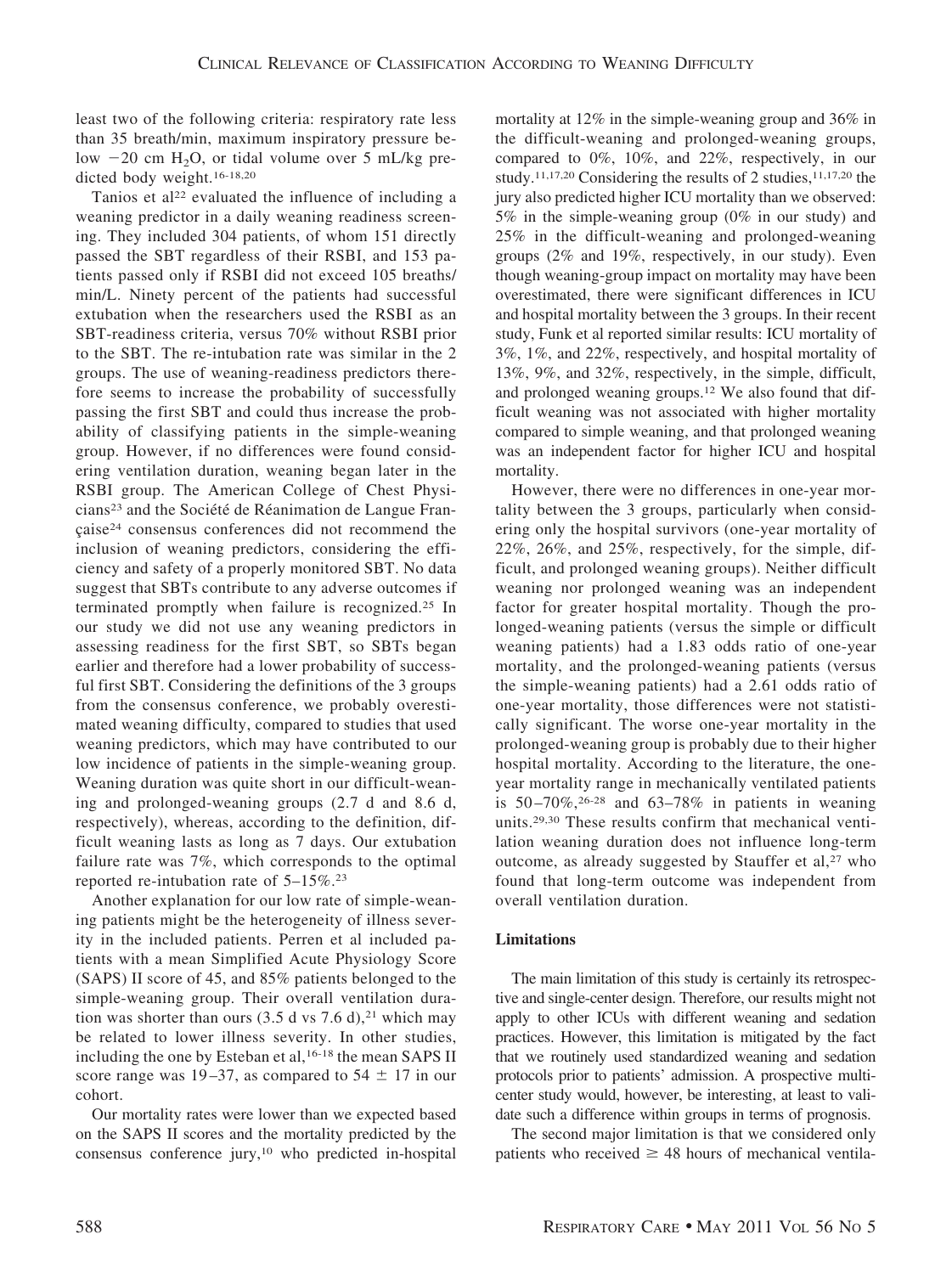tion, instead of including all ventilated patients. However, that inclusion criteria was also chosen in several previous clinical studies on weaning protocols. In fact, in 4 studies taken into consideration by the jury, the included patients were ventilated for more than 48 hours.<sup>16,19-21</sup> In one study<sup>18</sup> the patients were ventilated for more than 24 hours, and another study<sup>17</sup> included all ventilated patients (ie, no minimum ventilation duration). Within our database, 70% of all patients admitted for toxic coma, and 64% of all patients admitted after scheduled surgery, required less than 48 hours mechanical ventilation and were promptly extubated (data not shown). In those patients, weaning was very simple, and comparison to patients who required more than 48 hours of ventilation could have been considered artificial, so we excluded those patients.

## **Conclusions**

Our results confirm the clinical relevance of the new weaning classification system,<sup>11</sup> which accurately depicts the different ventilated patient populations in an ICU, whatever the overall ventilation duration and the initial severity score. In patients ventilated more than 48 hours, prolonged weaning is a strong independent risk factor for ICU and hospital mortality. There was a trend toward higher oneyear mortality in the difficult-weaning and prolongedweaning groups. A larger study might find a significant difference.

#### **REFERENCES**

- 1. Chastre J, Fagon JY. Ventilator-associated pneumonia. Am J Respir Crit Care Med 2002;165(7):867-903.
- 2. Cook DJ, Walter SD, Cook RJ, Griffith LE, Guyatt GH, Leasa D, et al. Incidence of and risk factors for ventilator-associated pneumonia in critically ill patients. Ann Intern Med 1998;129(6):433-440.
- 3. Fagon JY, Chastre J, Domart Y, Trouillet JL, Pierre J, Darne C, et al. Nosocomial pneumonia in patients receiving continuous mechanical ventilation. Prospective analysis of 52 episodes with use of a protected specimen brush and quantitative culture techniques. Am Rev Respir Dis 1989;139(4):877-884.
- 4. Langer M, Cigada M, Mandelli M, Mosconi P, Tognoni G. Early onset pneumonia: a multicenter study in intensive care units. Intensive Care Med 1987;13(5):342-346.
- 5. Dasta JF, McLaughlin TP, Mody SH, Piech CT. Daily cost of an intensive care unit day: the contribution of mechanical ventilation. Crit Care Med 2005;33(6):1266-1271.
- 6. Wagner DP. Economics of prolonged mechanical ventilation. Am Rev Respir Dis 1989;140(2 Pt 2):S14-S18.
- 7. Ely EW, Baker AM, Dunagan DP, Burke HL, Smith AC, Kelly PT, et al. Effect on the duration of mechanical ventilation of identifying patients capable of breathing spontaneously. N Engl J Med 1996; 335(25):1864-1869.
- 8. Esteban A, Alía I, Ibañez J, Benito S, Tobin MJ, Spanish Lung Failure Collaborative Group. Modes of mechanical ventilation and weaning: a national survey of Spanish hospitals. Chest 1994;106(4): 1188-1193.
- 9. Esteban A, Anzueto A, Frutos F, Alía I, Brochard L, Stewart TE, et al. Characteristics and outcomes in adult patients receiving mechan-

ical ventilation: a 28-day international study. JAMA 2002;287(3): 345-355.

- 10. Kollef MH, Shapiro SD, Silver P, St John RE, Prentice D, Sauer S, et al. A randomized, controlled trial of protocol-directed versus physician-directed weaning from mechanical ventilation. Crit Care Med 1997;25(4):567-574.
- 11. Boles JM, Bion J, Connors A, Herridge M, Marsh B, Melot C, et al. Weaning from mechanical ventilation. Eur Respir J 2007;29(5):1033- 1056.
- 12. Funk GC, Anders S, Breyer MK, Burghuber OC, Edelmann G, Heindl W, et al. Incidence and outcome of weaning from mechanical ventilation according to new categories. Eur Respir J 2010;35(1):88-94.
- 13. Tonnelier JM, Prat G, Le Gal G, Gut-Gobert C, Renault A, Boles JM, et al. Impact of a nurses' protocol-directed weaning procedure on outcomes in patients undergoing mechanical ventilation for longer than 48 hours: a prospective cohort study with a matched historical control group. Crit Care 2005;9(2):R83-R89.
- 14. Ramsay MA, Savege TM, Simpson BR, Goodwin R. Controlled sedation with alphaxalone-alphadolone. BMJ 1974;2(5920):656- 659.
- 15. Brochard L, Rauss A, Benito S, Conti G, Mancebo J, Rekik N, et al. Comparison of three methods of gradual withdrawal from ventilatory support during weaning from mechanical ventilation. Am J Respir Crit Care Med 1994;150(4):896-903.
- 16. Esteban A, Alía I, Gordo F, Fernández R, Solsona JF, Vallverdú I, et al; Spanish Lung Failure Collaborative Group Extubation outcome after spontaneous breathing trials with T-tube or pressure support ventilation. Am J Respir Crit Care Med 1997;156(2 Pt 1):459-465.
- 17. Esteban A, Alía I, Tobin MJ, Gil A, Gordo F, Vallverdú I, et al; Spanish Lung Failure Collaborative Group. Effect of spontaneous breathing trial duration on outcome of attempts to discontinue mechanical ventilation. Am J Respir Crit Care Med 1999;159(2):512- 518.
- 18. Esteban A, Frutos F, Tobin MJ, Alía I, Solsona JF, Vallverdú I, et al; Spanish Lung Failure Collaborative Group. A comparison of four methods of weaning patients from mechanical ventilation. N Engl J Med 1995;332(6):345-350.
- 19. Farias JA, Retta A, Alía I, Olazarri F, Esteban A, Golubicki A, et al. A comparison of two methods to perform a breathing trial before extubation in pediatric intensive care patients. Intensive Care Med 2001;27(10):1649-1654.
- 20. Vallverdú I, Calaf N, Subirana M, Net A, Benito S, Mancebo J. Clinical characteristics, respiratory functional parameters, and outcome of a two-hour T-piece trial in patients weaning from mechanical ventilation. Am J Respir Crit Care Med 1998;158(6): 1855-1862.
- 21. Perren A, Domenighetti G, Mauri S, Genini F, Vizzardi N. Protocol-directed weaning from mechanical ventilation: clinical outcome in patients randomized for a 30-min or 120-min trial with pressure support ventilation. Intensive Care Med 2002;28(8):1058- 1063.
- 22. Tanios MA, Nevins ML, Hendra KP, Cardinal P, Allan JE, Naumova EN, et al. A randomized, controlled trial of the role of weaning predictors in clinical decision making. Crit Care Med 2006;34(10): 2530-2535.
- 23. MacIntyre NR, Cook DJ, Ely EW Jr, Epstein SK, Fink JB, Heffner JE, et al. Evidence-based guidelines for weaning and discontinuing ventilatory support: a collective task force facilitated by the American College of Chest Physicians; the American Association for Respiratory Care; and the American College of Critical Care Medicine. Chest 2001;120(6 Suppl):375S-395S.
- 24. XXIème conférence de consensus en réanimation et médecine d'urgence: sevrage de la ventilation mécanique. Réanimation 2001; 10:697-698. *Article in French.*